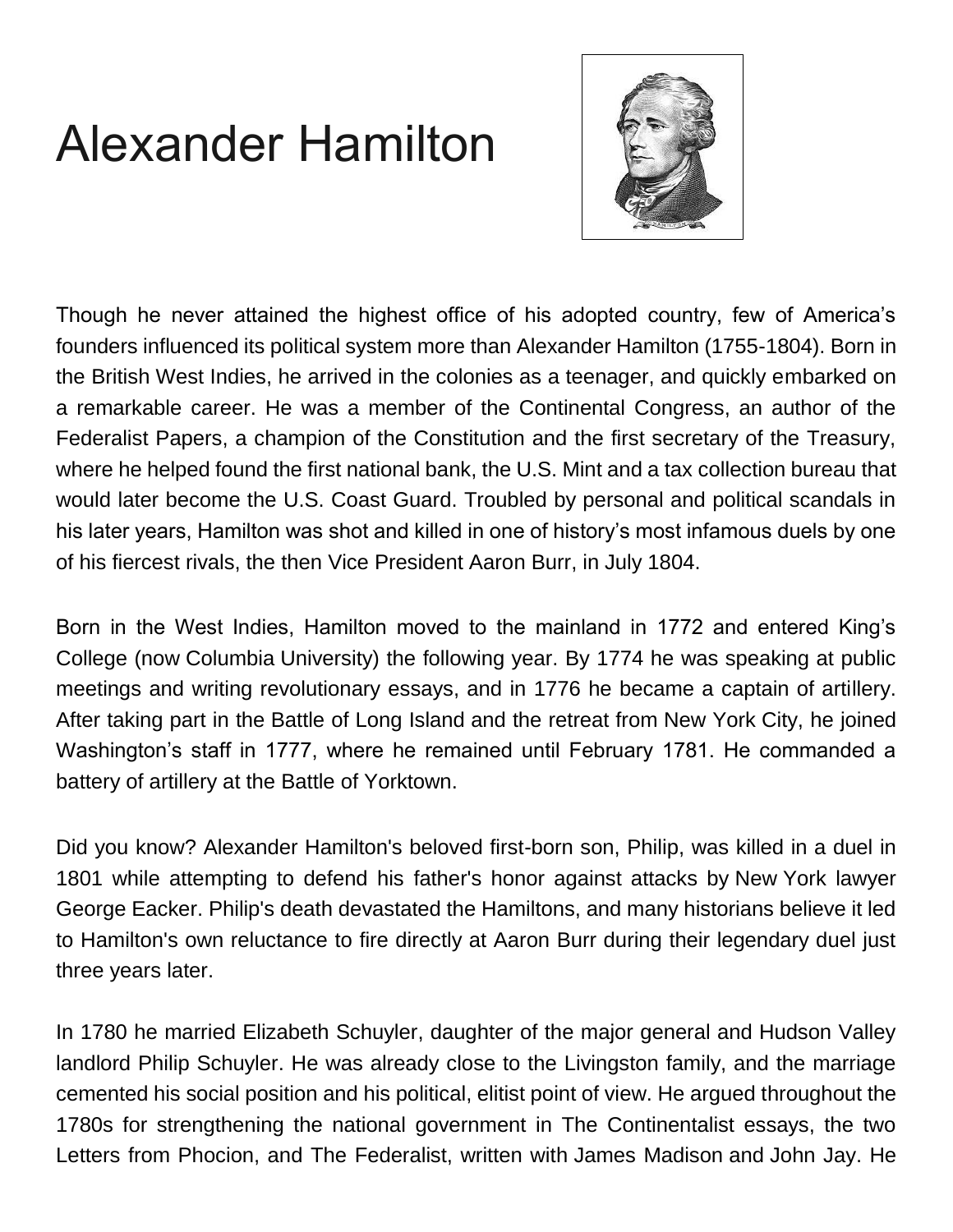served in Congress and the New York state legislature and was a delegate to the Federal Convention of 1787. Although he had been central to the movement that led to the convention, his role was relatively minor and he was privately critical of the [Constitution](https://www.history.com/topics/constitution) it produced. He nonetheless devoted his full energy to ratification in 1787 and 1788.

As secretary of the treasury Hamilton's great achievement was funding the federal debt at face value, which rectified and nationalized the financial chaos inherited from the Revolution. But he accomplished still more. He was responsible for creating the First [Bank](https://www.history.com/topics/bank-of-the-united-states)  [of the United States](https://www.history.com/topics/bank-of-the-united-states) on the model of the Bank of England, and his Report on Manufactures fostered commercial and industrial development in the new nation. He also played a significant role in generating the [Washington](https://www.history.com/topics/us-states/washington) administration's policy of unfriendly neutrality toward the [French Revolution](https://www.history.com/topics/french-revolution) and in establishing a rapprochement with Britain.

Hamilton's policies and actions provoked intense opposition, led by [Thomas](https://www.history.com/topics/us-presidents/thomas-jefferson)  [Jefferson](https://www.history.com/topics/us-presidents/thomas-jefferson) and James [Madison.](http://i.viglink.com/?key=1b475e2d3e085f0ff12aad1dcf010a10&insertId=67170236229659ee&type=KW&exp=-1%3Ana%3A0&libId=jsm5pbx00102pane000DAbnj68gze&loc=https%3A%2F%2Fwww.history.com%2Ftopics%2Famerican-revolution%2Falexander-hamilton&v=1&iid=67170236229659ee&opt=true&out=https%3A%2F%2Fwww.walmart.com%2Fsearch%2F%3Fquery%3DJames%2BMadison&ref=https%3A%2F%2Fwww.google.com%2F&title=Alexander%20Hamilton%20-%20HISTORY&txt=%3Cspan%3EJames%20%3C%2Fspan%3E%3Cspan%3EMadison%3C%2Fspan%3E) Just as Hamilton and Madison had collaborated in the Federalist movement during the 1780s, so Jefferson and Madison now collaborated against Hamilton's Federalist party in the 1790s. The result was division, both within the Washington administration and in the country as a whole. After Hamilton left the Treasury in 1795 to practice law, he continued to be active in Federalist politics, but he was deeply critical of the presidency of [John Adams.](https://www.history.com/topics/us-presidents/john-adams) Nonetheless, at Washington's insistence, he was made inspector general of the army during the Quasi War with France in 1798.

Despite his personal and political dislike of Jefferson, Hamilton was instrumental in securing his victory over Aaron Burr in the presidential election of 1800. That and his subsequent opposition to Burr's bid to become governor of New York led to his death at Burr's hands in a duel in 1804.

Also included in on this page are several videos about Alexander Hamilton. The link is <https://www.history.com/topics/american-revolution/alexander-hamilton>

-----------------------------------------------------------------------------------------------------------------

Article compliments of:

Broadus Mitchell, Alexander Hamilton, 2 vols. (1957, 1972); Clinton Rossiter, Alexander Hamilton and the Constitution (1964).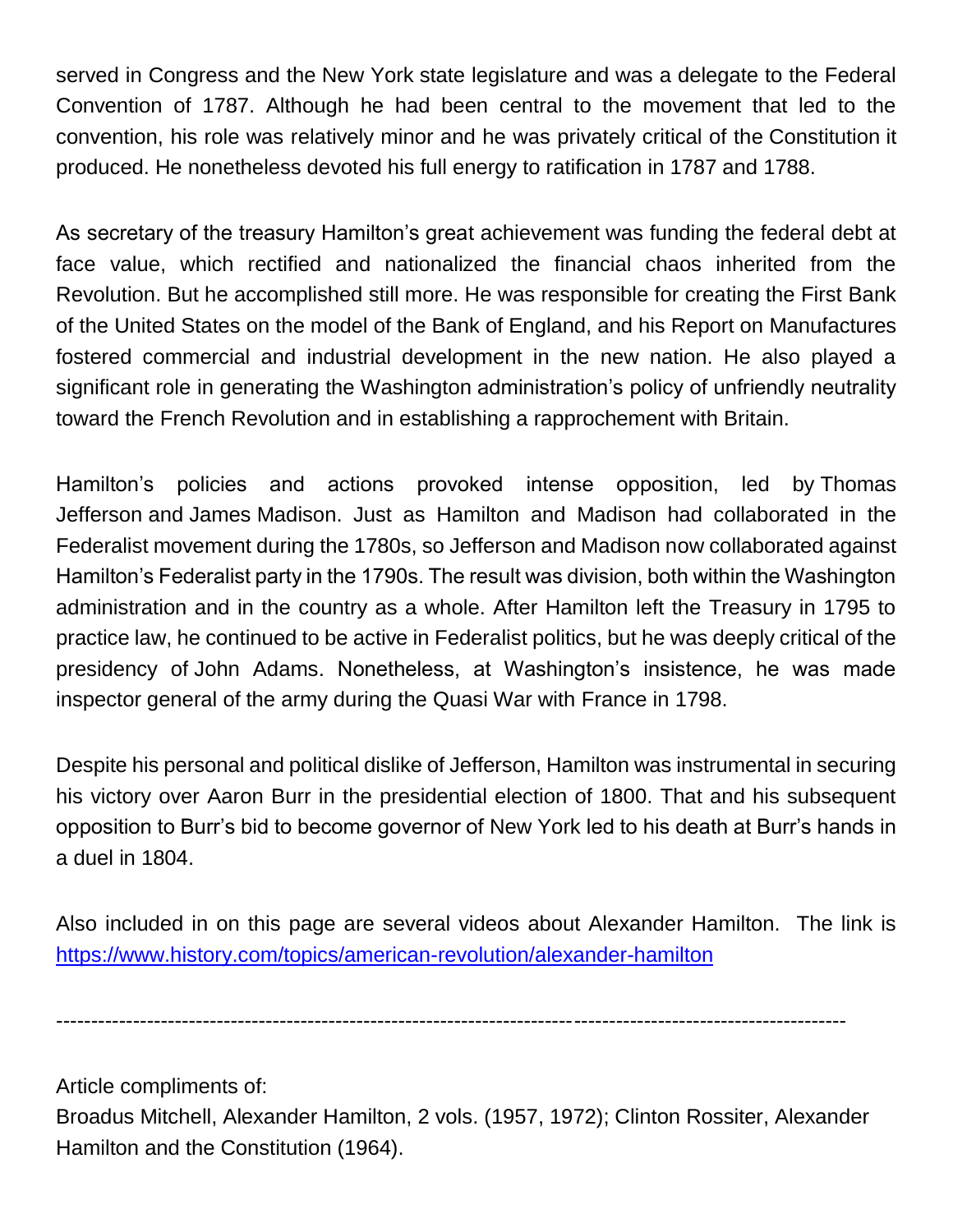### Edward Countryman

The Reader's Companion to American History. Eric Foner and John A. Garraty, Editors. Copyright © 1991 by Houghton Mifflin Harcourt Publishing Company. All rights reserved.

## **Burr's Election to Senate in 1791 fueled his rivalry with Hamilton, who began to actively work against him.**

The more ideologically principled Hamilton grew then more he deeply distrusted Burr, who he saw as an opportunist who would shift his political beliefs and allegiances to advance his career. As Sedgwick says, "There is such a thing as Hamiltonianism, there's Jeffersonianism. There isn't Burrism. Burr was not an ideologist. He was a total opportunist, who would go whichever way proved the greatest advantage to him. And to Hamilton, that was absolutely unconscionable."

The relationship worsened in the swirl of electoral politics when Burr defeated Hamilton's father-in-law Philip Schuyler in the U.S. Senate race in 1791. Eight years later, Hamilton helped engineer Burr's defeat in the presidential election of 1800, advising his fellow Federalists to vote for Thomas Jefferson instead of Burr.

Hamilton may have hated Jefferson's politics, but he distrusted Burr more. Burr became vice president, but when he was dumped from the ticket before the election of 1804, he decided to run for governor of New York. His fellow New Yorker, Hamilton, once again manipulated his defeat, and Burr lost by a large margin.

**Fed up with Hamilton attacking his character, Burr demanded an apology.** After his gubernatorial defeat, Burr learned of Hamilton's remarks about his character and demanded his apology for every slanderous thing ever said about him. Hamilton refused to apologize, and the pair exchanged a series of letters which eventually culminated in arrangements for a duel.

## **Though the events of the duel are unclear, Burr received the brunt of the blame.**

The actual events of the [Burr-Hamilton duel](https://www.history.com/this-day-in-history/burr-slays-hamilton-in-duel) have been mired in controversy for more than 200 years. Some historians believe Hamilton never intended to fire at Burr, or to "throw away his shot." Some believe Burr fully intended to kill Hamilton, others disagree.